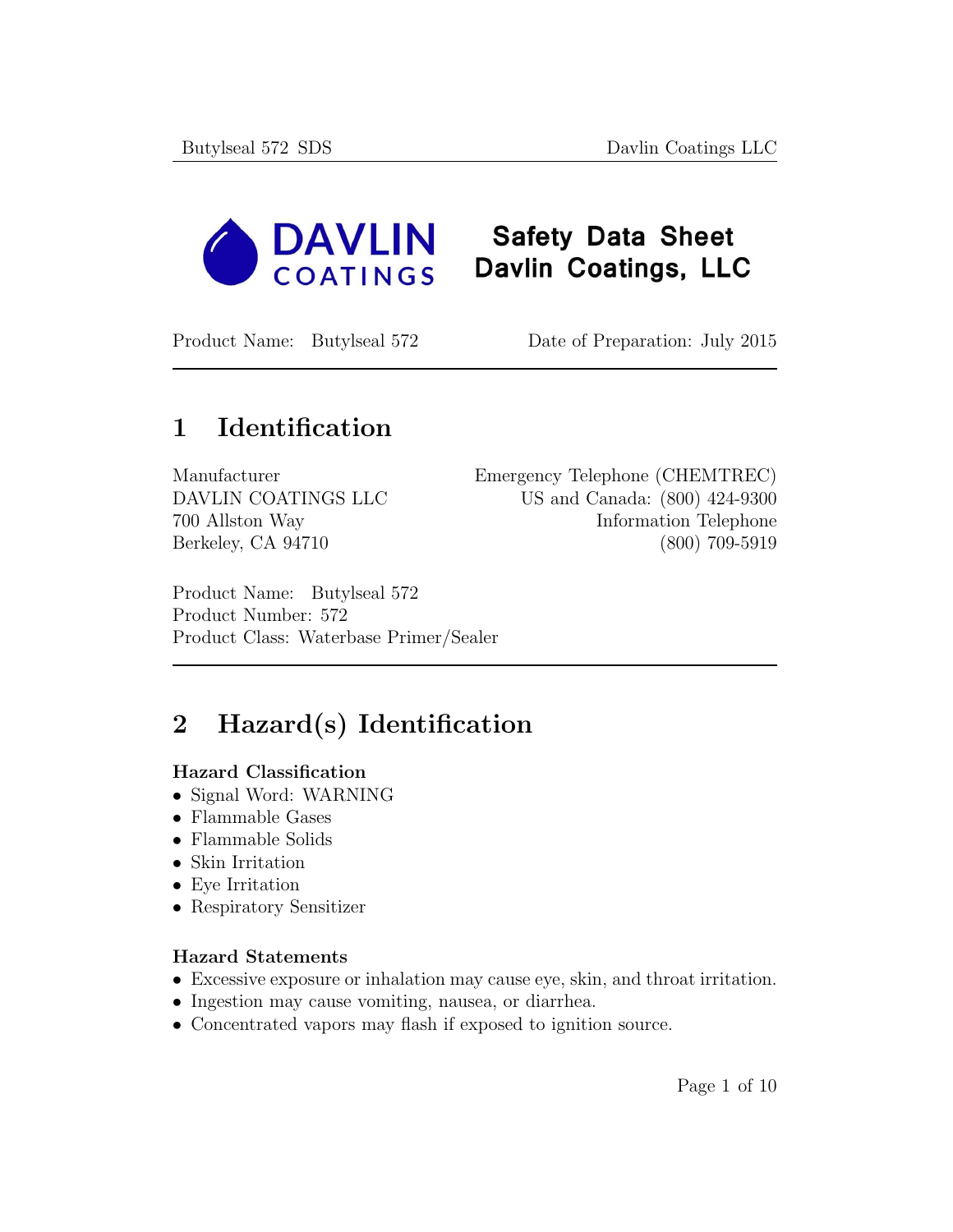- Closed containers may explode above when exposed to extreme heat.
- Dried material can burn.



#### Precautionary Statements

- Read all safety information before using.
- Do not breathe gas or vapors.
- Provide sufficient ventilation.
- Wear protective gloves, goggles, and clothing.
- If inhaled, move to fresh air.
- If skin irritation occurs, wash with soap and water.
- If eye contact occurs, rinse with water for at least 15 minutes.
- If ingested, contact doctor or poison control.
- If ingested, DO NOT INDUCE VOMITING!
- Do not store above 100◦F.
- Keep from freezing.
- Dispose of in accordance with Federal, State, and local regulations.

## 3 Ingredient and Composition Information

| Ingredient              | CAS Number   | Weight Percent |
|-------------------------|--------------|----------------|
| Ethylene vinyl acetate  | 24937-78-8 / | $54 - 55\%$    |
| copolymer emulsion      | 7732-18-5    |                |
| Water                   | 7732-18-5    | $44 - 45\%$    |
| 3-Iodo-2-propynyl-butyl | 55406-53-6   | ${<}1\%$       |
| carbamate (fungicide)   |              |                |
| Trade secret            | ΝA           | ${<}1\%$       |
|                         |              |                |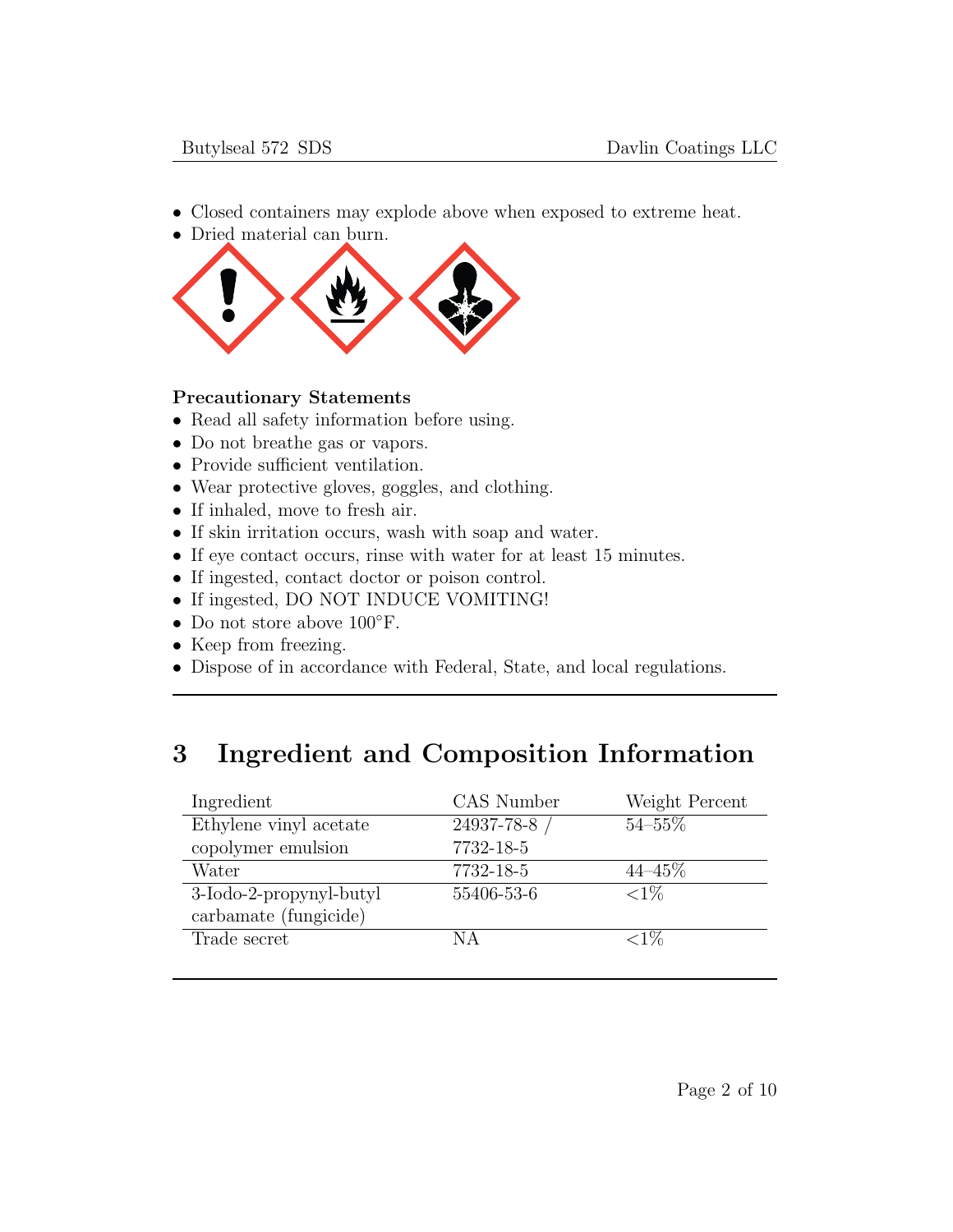### 4 First Aid Measures

General: In case of accident or if you feel unwell, seek medical advice IM-MEDIATELY. (Show the label where possible.)

Symptoms to note: Irritation of exposed areas (eyes, skin, throat). Chronic overexposure to this material may lead to skin drying and/or rashes. Overexposure to its vapors, as when heated or sprayed, may cause irritation of the nose, throat, and lungs.

Eye contact: In case of contact, flush eyes with large amounts of running water for at least 15 minutes. Hold eyelids apart to ensure rinsing of the entire surface of the eye and lids with water. Get medical attention.

Skin contact: Remove as much of the material as possible using mechanical/waterless methods before washing with soap and water. Remove contaminated clothing. Seek medical attention for any burns or irritation resulting from contact with cure by-products.

Inhalation: If inhaled, remove to fresh air and provide oxygen if breathing is difficult. If symptoms persist consult a physician. Give artificial respiration if not breathing. Get medical attention.

Ingestion: If conscious, have the person rinse his mouth with cold water. Do not attempt to induce vomiting (vomiting may occur naturally, but should be avoided if possible). If unconscious, treat for shock. If unconscious and vomiting, turn the person to his side to avoid choking. Never give an unconscious person anything to drink. Notify a physician or the nearest poison control center immediately.

Notes for health providers: Not applicable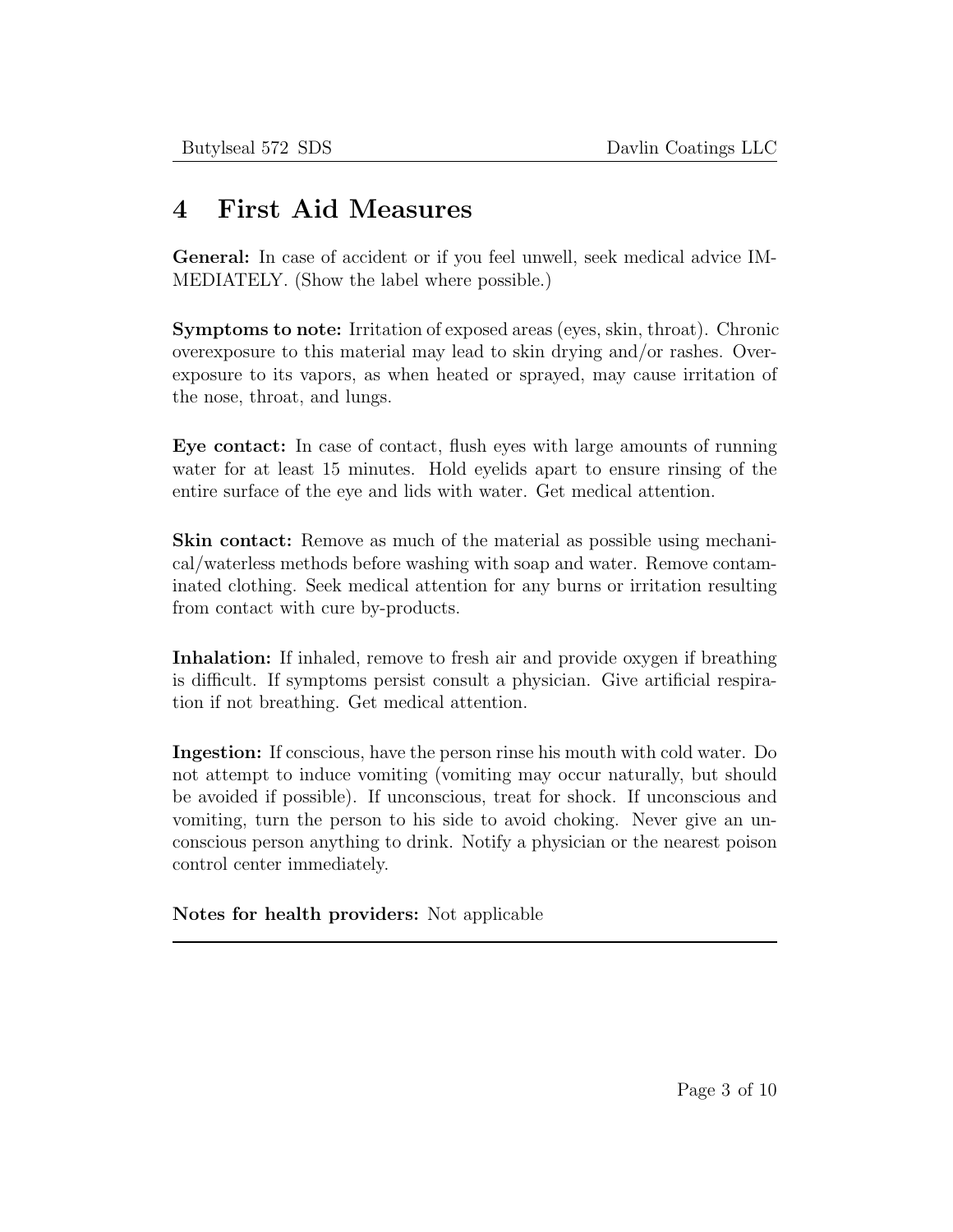## 5 Fire-Fighting Measures

Suitable extinguishing media: Foam, Alcohol Foam, CO2, Dry Chemical

Fire-fighting procedures: As appropriate for surrounding materials/equipment. If electrical equipment is involved, the use of foam should be avoided. Use water spray to cool non-involved containers.

Combustion products: Carbon monoxide, carbon dioxide, nitrogen oxides

Protective equipment: NIOSH approved self-contained breathing apparatus should be worn.

## 6 Accidental Release Measures

When responding to leaks and spills, use personal protective equipment as outlined in Section 8: Exposure Controls and Personal Protection.

Spills, leaks, or releases: Ventilate area. Remove any sources of ignition. Contain spill area with absorbent material such as sawdust, vermiculite or sand. Absorb spill with absorbent materials and place in a closed container. In case of large spill, dike the area to prevent material from entering water systems or sewers. (See section 12: Disposal Considerations)

## 7 Handling and Storage

Handling: Avoid breathing aerosols, spray mists and heated vapors. Avoid prolonged or repeated skin contact. For personal protection measures, see Section 8: Exposure Controls and Personal Protection.

Storage requirements: Keep containers properly sealed when stored indoors, in a cool well-ventilated area. Keep contents away from moisture. Keep away form heat, sparks and open flame. As standard practice, never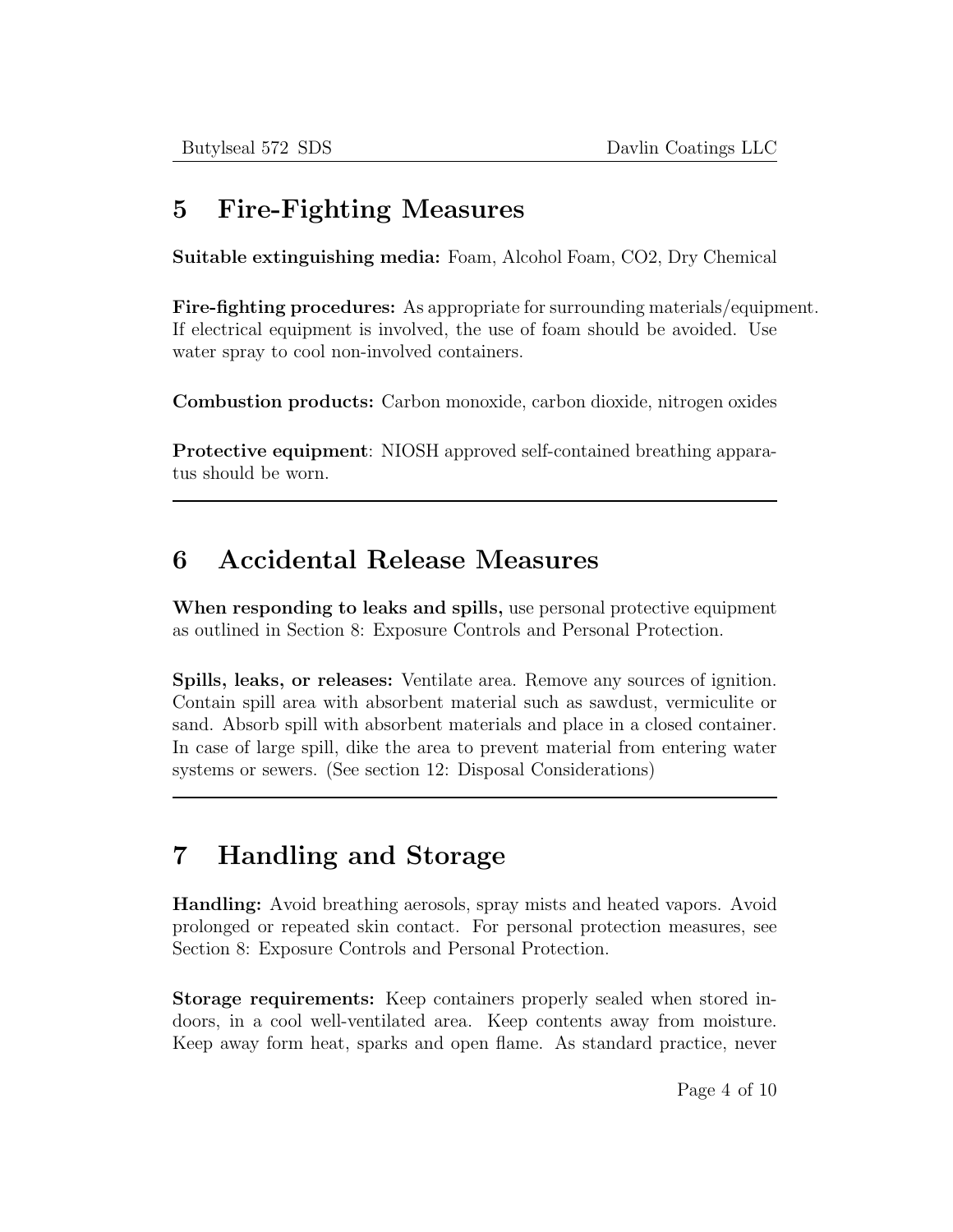use welding or cutting torch on or near any container (even empty) as an explosion may occur. Care should be taken to prevent moisture condensation in the container.

Storage Temperature: Avoid storage above 100◦F. Keep from freezing.

## 8 Exposure Controls and Personal Protection

Preventative measures: Conditions of use, adequacy of engineering (or other control measures), and actual exposures will dictate the need for specific protective devices at your workplace.

Work/Hygienic practices: Use good personal hygiene practices. Wash hands before eating, drinking, smoking, or using toilet facilities. Promptly remove soiled clothing and wash thoroughly before reuse. Shower after work, using plenty of soap and water. Open containers of food and beverages should be kept away from areas where this product is used or stored. Eating, drinking, smoking and application of cosmetics should be prohibited in areas where this product is being used.

Respiratory protection: Avoid breathing aerosols, spray mists and heated vapors. Wear an appropriate, properly fitted respirator (NIOSH/MSHA approved) during and after application unless air monitoring demonstrates vapor and mist levels are below applicable limits. Follow respirator manufacturer's instructions for respirator use.

Ventilation: Provide sufficient ventilation to control exposure levels below airborne exposure limits.

Protective gloves: Avoid prolonged or repeated skin contact. Wear protective gloves that provide a barrier to prevent skin contact. Consult glove manufacturer to determine appropriate type.

Eye protection: Wear chemical safety glasses or goggles to guard against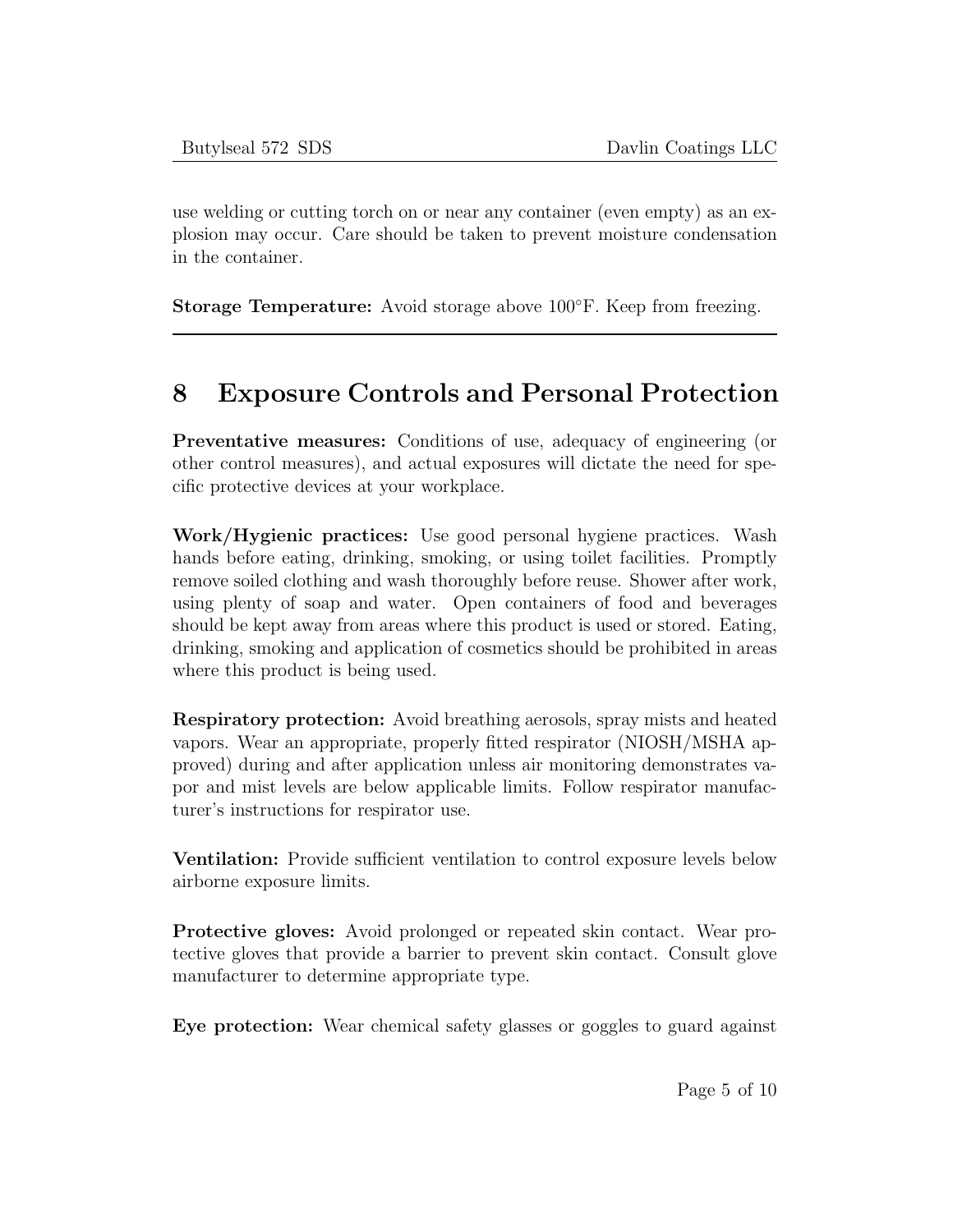splashes and mists.

Other protective equipment: Use impermeable aprons and protective clothing to prevent skin contact or extended exposure to skin.

#### 9 Physical and Chemical Properties

Appearance: Pigmented liquid Odor: Slight ammonia odor Flammable limits in air by volume: Lower: 2.6% Upper: 12.5% Specific gravity:  $(H20=1)$  1.2 Vapor pressure: Not applicable Odor threshold: Not applicable Vapor density: Lighter than air pH: Not applicable Freezing point: 32◦F Solubility in water: Dilutable Initial boiling point and boiling range: 212◦F–471◦F Flash point: 241◦F Evaporation rate: Slower than ether Flammability: Not applicable Auto-ignition temperature: Not applicable Viscosity: Not applicable Coating VOC:  $\langle 0.37 \text{ LB/GAL } (\langle 50 \text{ g/L} \rangle)$ Material VOC:  $< 0.20$  LB/GAL  $(< 25 \text{ g/L})$ Percent volatile by weight: 70% Percent solids by weight: 30%

#### 10 Stability and Reactivity

Stability: Stable

Conditions to avoid: Open flame and other ignition sources

Page 6 of 10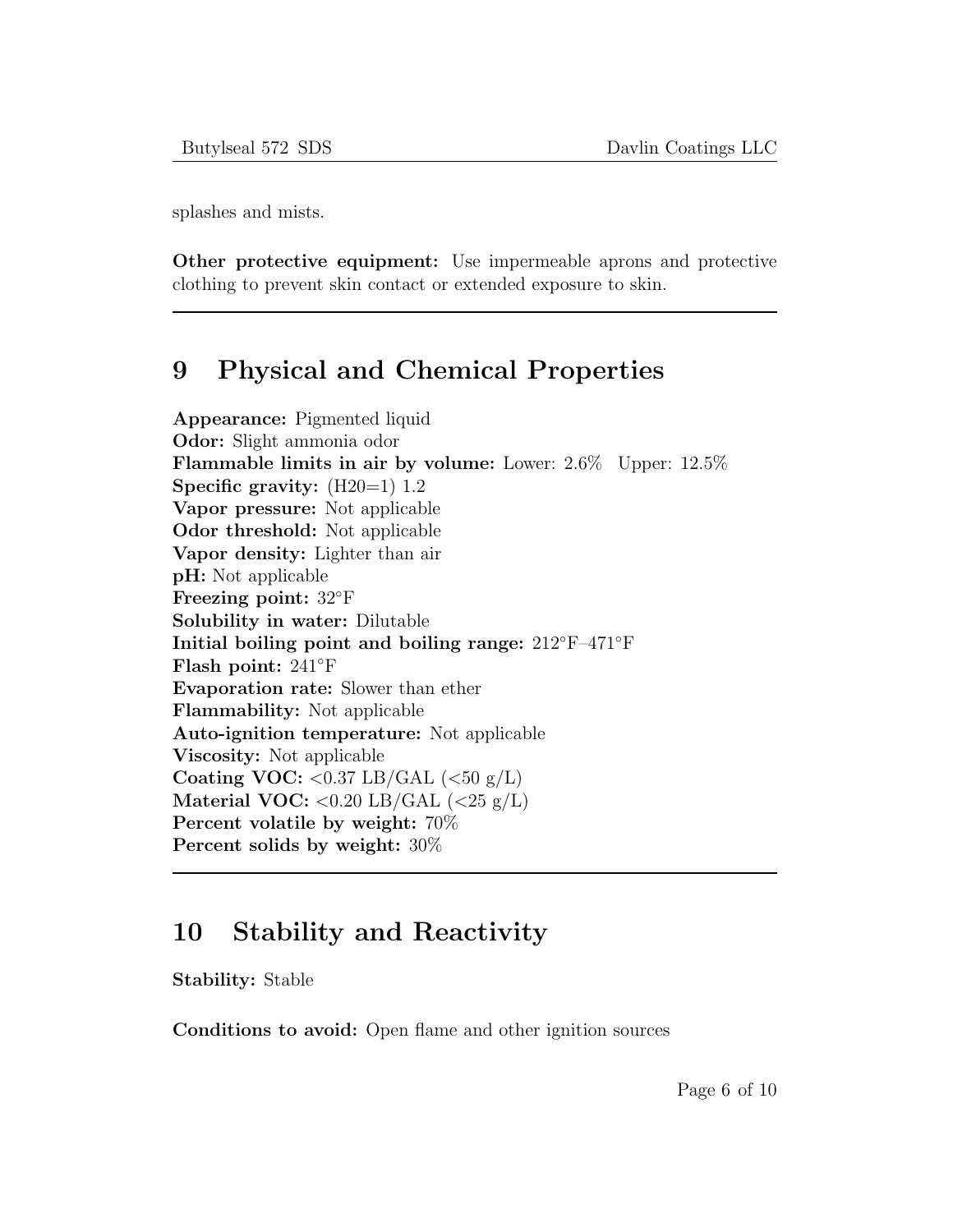Hazardous decomposition products: Decomposition by fire produces carbon monoxide, oxides of nitrogen and various hydrocarbon fragments.

Incompatible materials: Strong oxidizing agents; concentrated acids

## 11 Toxicological Information

Inhalation health risks and symptoms of exposure: Excessive exposure to vapors or spray mists can cause irritation of eyes, nose, and throat.

Eye contact: This material may cause eye irritation.

Skin contact: This material may cause skin irritation or rash upon repeated or prolonged contact.

Ingestion health risks and symptoms of exposure: This material can cause gastrointestinal irritation, vomiting, nausea, and/or diarrhea.

Health hazards (acute and chronic): Chronic overexposure to this material may lead to skin drying and/or rashes. Overexposure to its vapors, as when heated or sprayed, may cause irritation of the nose, throat, and lungs.

Medical conditions generally aggravated by exposure: Dermatitis, respiratory tract irritation

LD 50: Unknown

National Toxicology Program (NTP): No Listing

IARC Monographs: None

Page 7 of 10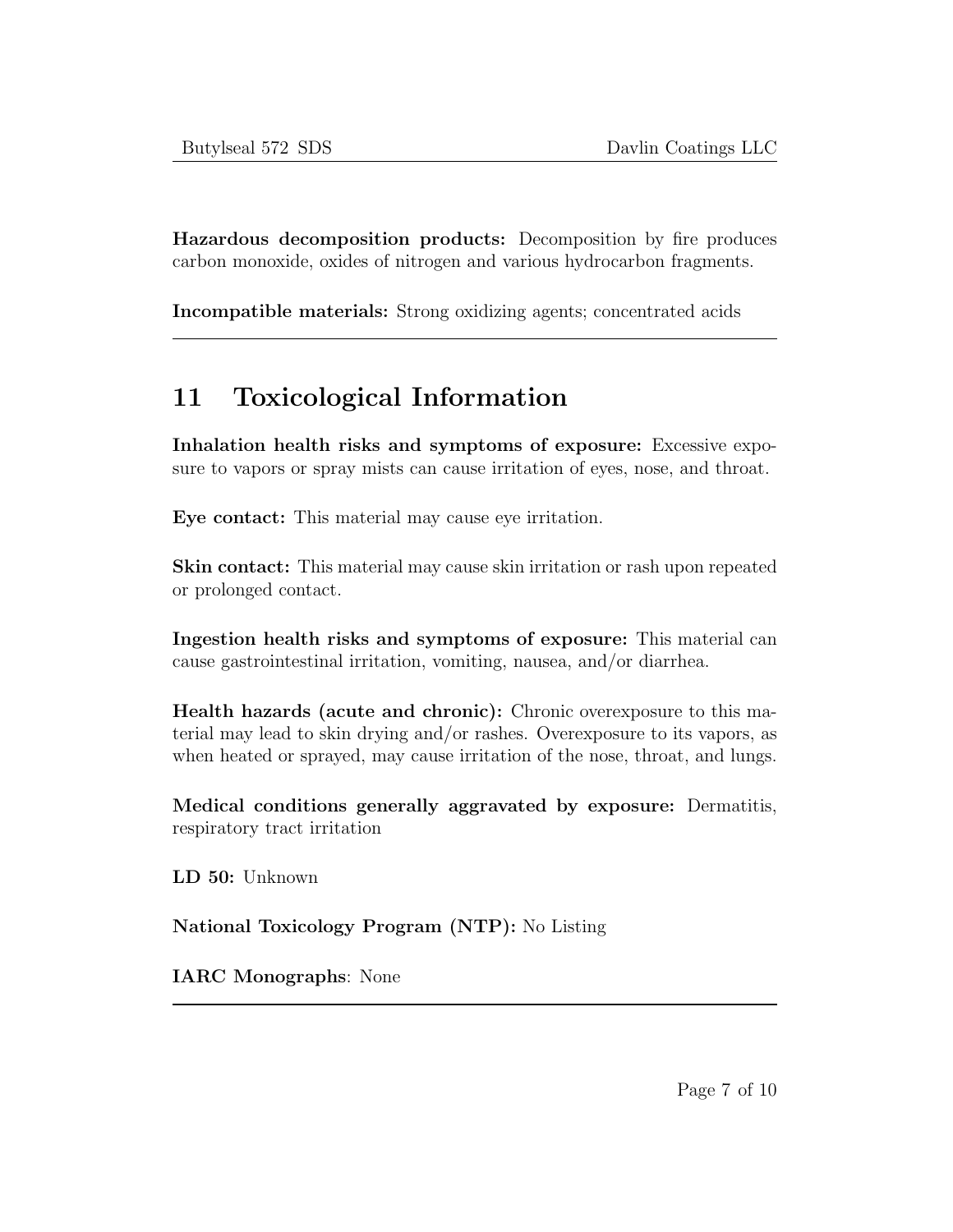#### 12 Ecological Information

Ecotoxicological Information: Not applicable Persistence and Degradability: Not applicable Bio-Accumulative Potential: Not applicable Mobility: Not applicable Other Adverse Effects: Not applicable

Warning: Keep out of sewers, drainage areas, and waterways. Report spills and releases, as applicable, in accordance with Federal and State regulations.

### 13 Disposal Considerations

Disposal method: Keep out of drains, sewers, and waterways. Land fill or incinerate according to Federal, State and Local Regulations.

For further information contact your state or local solid waste agency or the United States Environmental Protection Agency's RCRA hotline (1-800- 434-9300 or 202-382-3000).

Chemical waste, even small quantities, should never be poured down drains, sewers or waterways. Empty containers should be decontaminated and either passed to an approved drum recycler or destroyed.

Empty container: Not applicable

#### 14 Transport Information

DOT (Department of Transportation) Information Technical name: Not applicable UN number: Not applicable UN proper shipping name: Not applicable Transport hazard class: Not applicable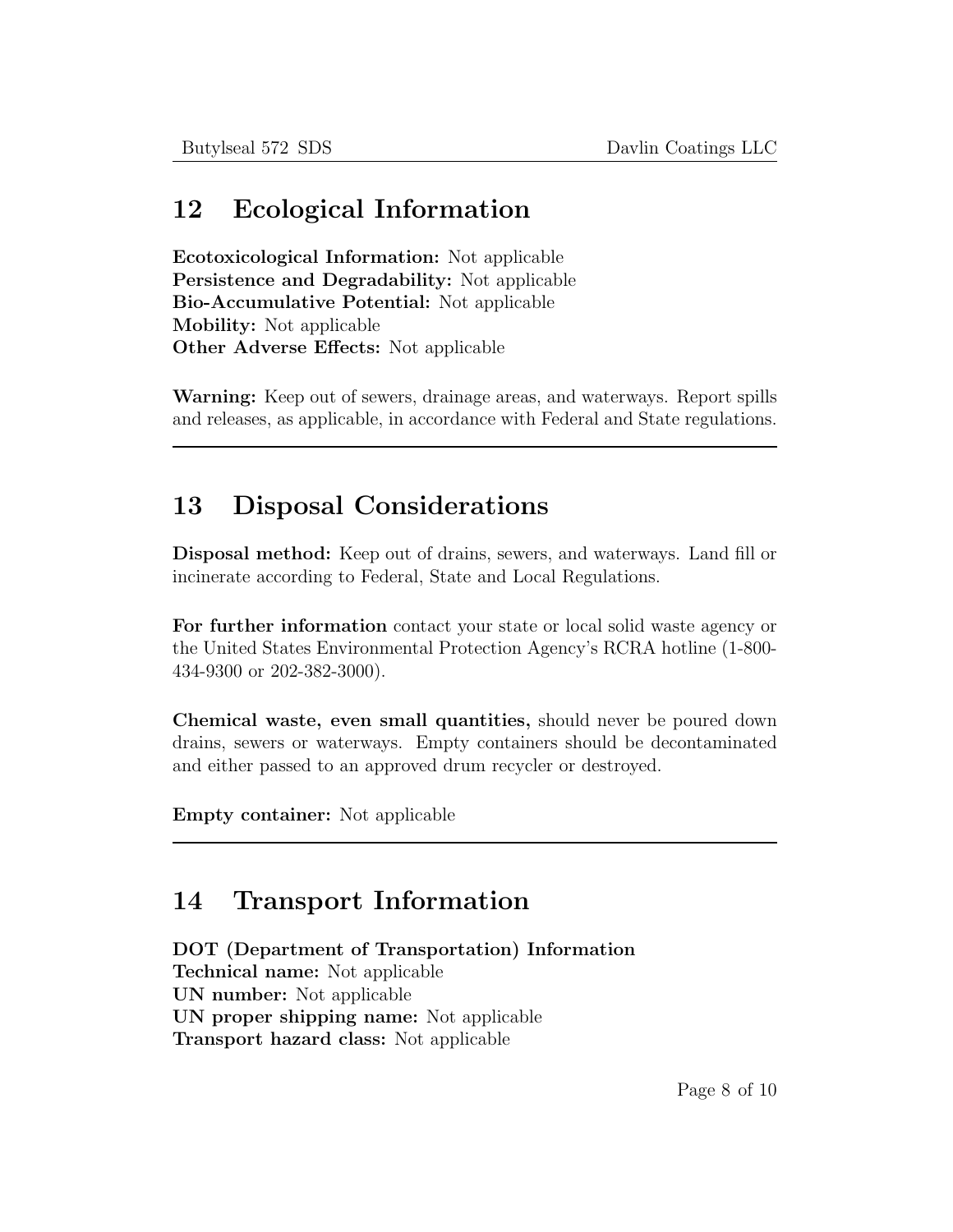Packing group: Not applicable Marine pollutant: Not applicable Special precautions: Not applicable

### 15 Regulatory Information

No Further Regulatory Information Available

### 16 Other Information



For Your Protection: Davlin Coatings, LLC warrants only that its products meet the specifications stated in the sales contract. Typical properties, where stated, are to be considered as representative of current production and should not be treated as specifications. While all the information presented in this document is believed to be reliable and to represent the best available data on these products, NO GUARANTY, WARRANTY, OR REPRESEN-TATION IS MADE, INTENDED, OR IMPLIED AS TO THE CORRECT-NESS OR SUFFICENCY OF ANY INFORMATION, OR AS TO THE MERCHANTABILITY OR SUITABILITY OR FITNESS OF ANY CHEM-ICAL COMPOUNDS OR OTHER PRODUCTS OR THE USE THEREOF AND ARE NOT SUBJECT TO A CLAIM BY A THIRD PARTY FOR IN-FRINGMENT OF ANY PATENT OR OTHER INTELLECTUAL PROP-ERTY RIGHT. THE USER SHOULD CONDUCT SUFFICIENT INVESTI-GATION TO ESTABLISH THE SUITABILITY OF ANY PRODUCT FOR ITS INTENDED USE. Liability of Davlin Coatings, LLC. for all claims,

Page 9 of 10